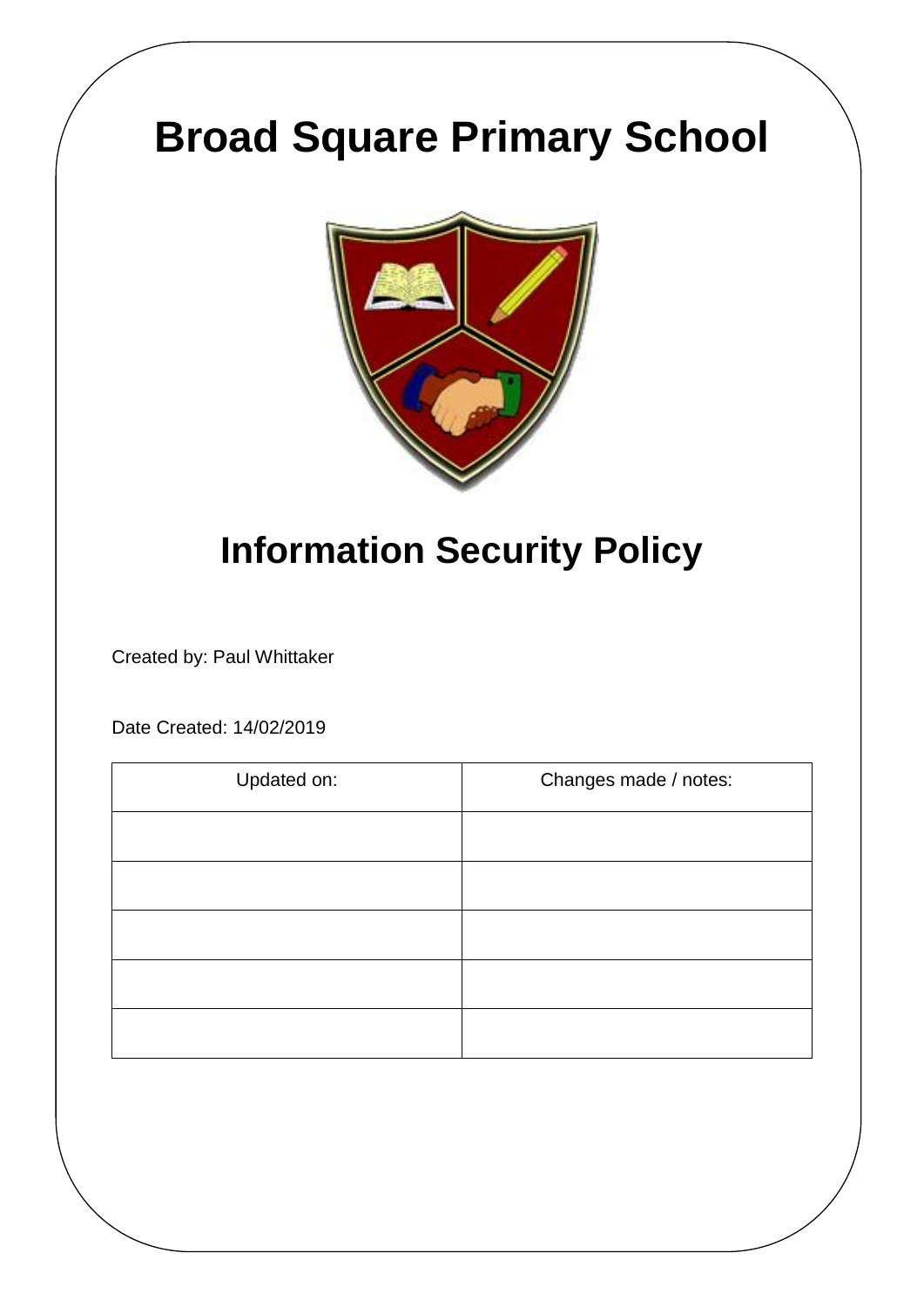#### **INFORMATION SECURITY POLICY**

The General Data Protection Regulation (GDPR) aims to protect the rights of individuals about whom data is obtained, stored, processed or supplied and requires that organisations take appropriate security measures against unauthorised access, alteration, disclosure or destruction of personal data.

The school is dedicated to ensure the security of all information that it holds and implements the highest standards of information security in order to achieve this. This documents sets out the measures taken by the school to achieve this, including to: -

- protect against potential breaches of confidentiality;
- ensure that all information assets and IT facilities are protected against damage, loss or misuse;
- support our Data Protection Policy in ensuring all staff are aware of and comply with UK law and our own procedures applying to the processing of data; and
- increase awareness and understanding at the School of the requirements of information security and the responsibility to staff to protect the confidentiality and integrity of the information that they themselves handle.

#### **Introduction**

Information Security can be defined as the protection of information and information systems from unauthorized access, use, disclosure, disruption, modification or destruction.

Staff are referred to the school's Data Protection Policy, Data Breach Policy and Electronic Information and Communication Systems Policy for further information. These policies are also designed to protect personal data and can be found at [www.broadsquareprimary.co.uk](http://www.broadsquareprimary.co.uk/) and the Headteachers office

For the avoidance of doubt, the term 'mobile devices' used in this policy refers to any removable media or mobile device that can store data. This includes, but is not limited to, laptops, tablets, digital cameras, memory sticks and smartphones.

#### **Scope**

The information covered by this policy includes all written, spoken and electronic information held, used or transmitted by or on behalf of the School, in whatever media. This includes information held on computer systems, paper records, hand-held devices, and information transmitted orally.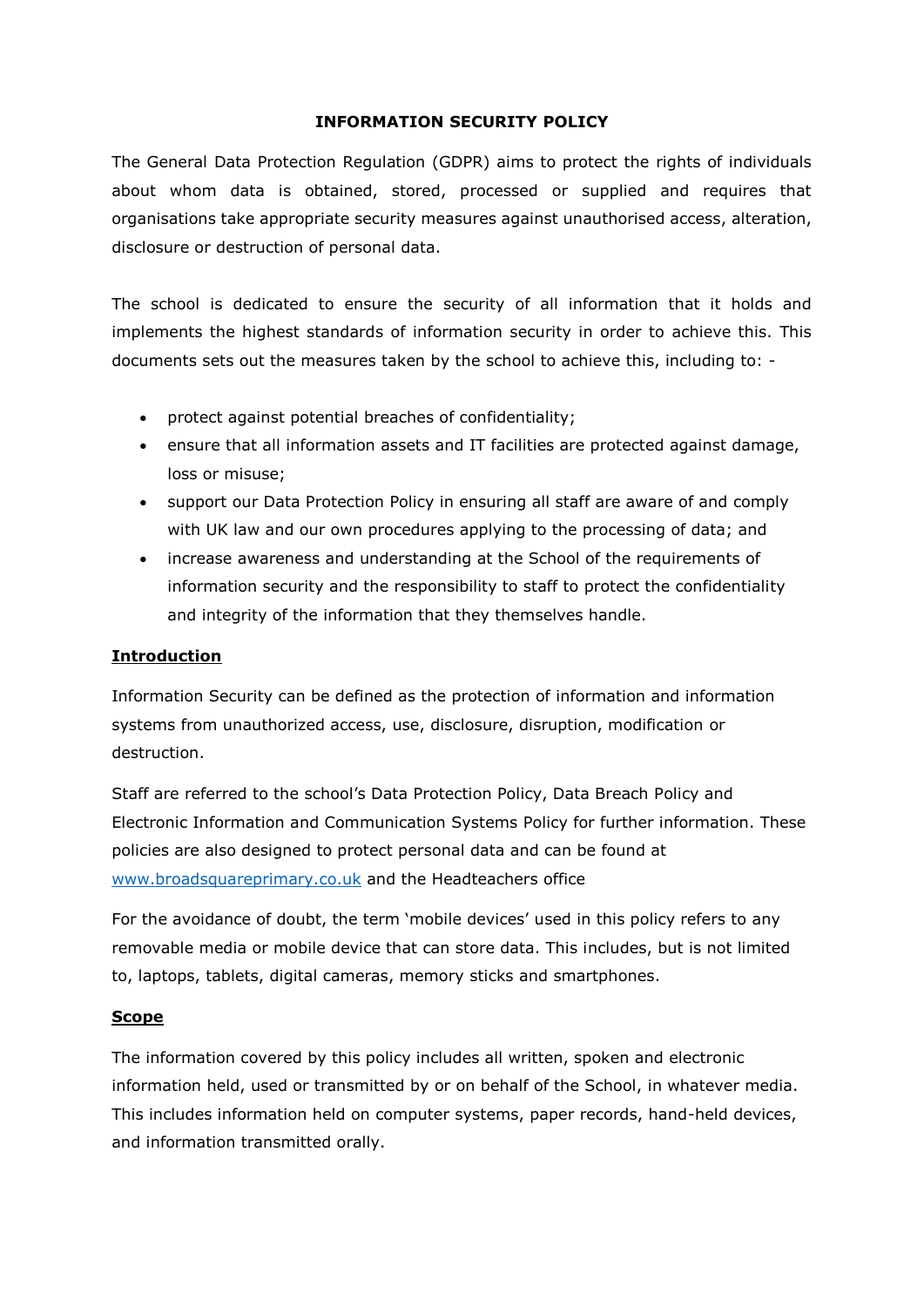This policy applies to all members of staff, including temporary workers, other contractors, volunteers, interns, governors and any and all third parties authorised to use the IT systems.

All members of staff are required to familiarise themselves with its content and comply with the provisions contained in it. Breach of this policy will be treated as a disciplinary offence which may result in disciplinary action under the school's Disciplinary Policy and Procedure up to and including summary dismissal depending on the seriousness of the breach.

This policy does not form part of any individual's terms and conditions of employment with the school and is not intended to have contractual effect. Changes to data protection legislation will be monitored and further amendments may be required to this policy in order to remain compliant with legal obligations.

## **General principles**

All data stored on our IT systems are to be classified appropriately (including, but not limited to, personal data, sensitive personal data and confidential information. Further details on the categories of data can be found in the school's Data Protection Policy and Record of Processing Activities). All data so classified must be handled appropriately in accordance with its classification.

Staff should discuss with an IT Technician the appropriate security arrangements for the type of information they access in the course of their work.

All data stored on our IT Systems and our paper records shall be available only to members of staff with legitimate need for access and shall be protected against unauthorised access and/or processing and against loss and/or corruption.

All IT Systems are to be installed, maintained, serviced, repaired, and upgraded by Liverpool City Council & Hi-Impact or by such third party/parties as the Headteacher may authorise.

The responsibility for the security and integrity of all IT Systems and the data stored thereon (including, but not limited to, the security, integrity, and confidentiality of that data) lies with Paul Whittaker unless expressly stated otherwise.

All staff have an obligation to report actual and potential data protection compliance failures to Paul Whittaker or Karen Palombella who shall investigate the breach. Any breach which is either known or suspected to involve personal data or sensitive personal data shall be reported to the Data Protection Officer (full details of the officer can be found in our Data Protection Policy).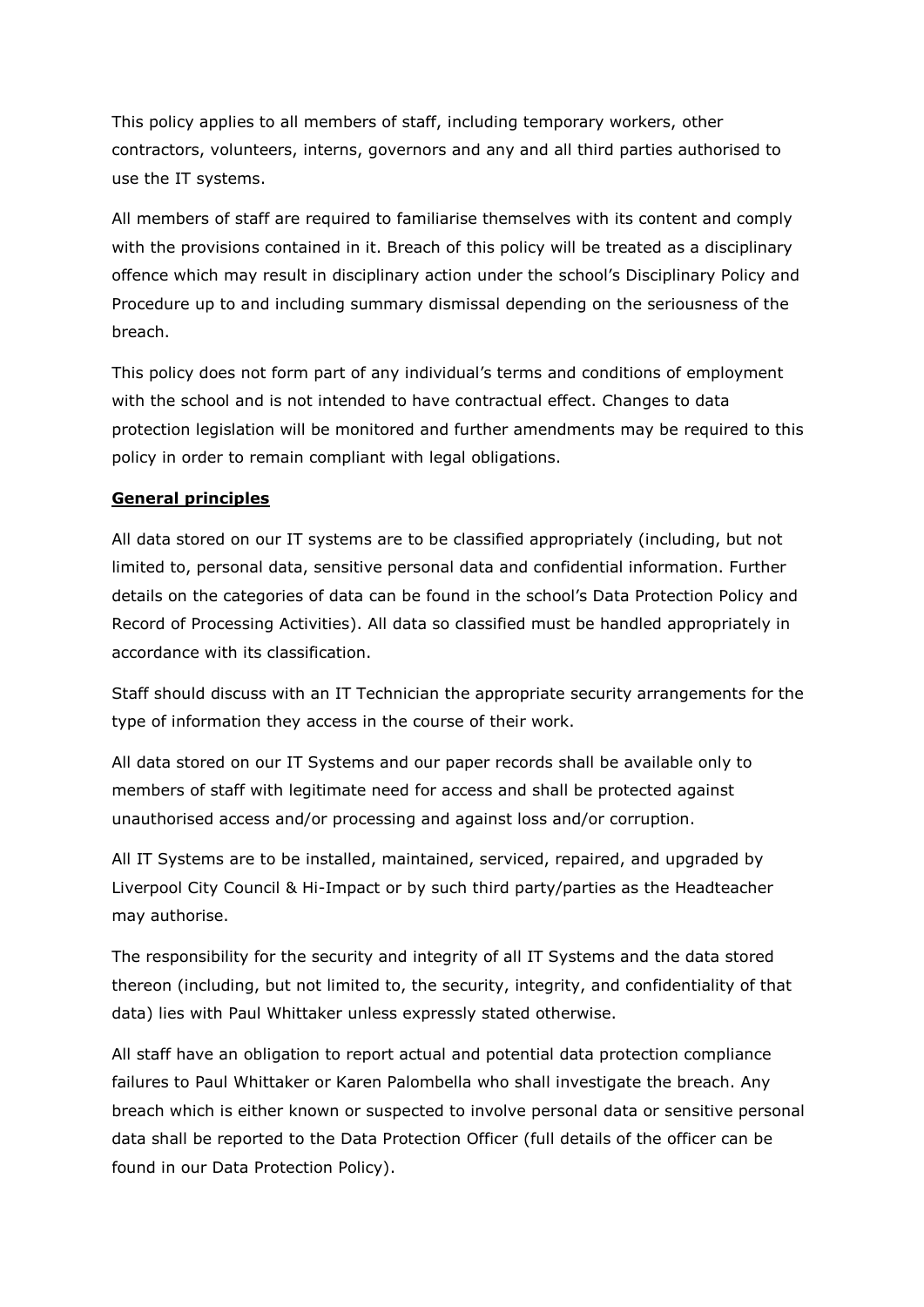#### **Physical security and procedures**

Paper records and documents containing personal information, sensitive personal information, and confidential information shall be positioned in a way to avoid them being viewed by people passing by as much as possible, e.g. through windows. At the end of the working day, or when you leave your desk unoccupied, all paper documents shall be securely locked away to avoid unauthorised access.

Available storage rooms, locked cabinets, and other storage systems with locks shall be used to store paper records when not in use.

Paper documents containing confidential personal information should not be left on office and classroom desks, on staffroom tables, or pinned to noticeboards where there is general access unless there is legal reason to do so and/or relevant consents have been obtained. You should take particular care if documents have to be taken out of school.

The physical security of buildings and storage systems shall be reviewed on a regular basis. If you find the security to be insufficient, you must inform Karen Palombella as soon as possible. Increased risks of vandalism and or burglary shall be taken into account when assessing the level of security required.

The school carries out regular checks of the buildings and storage systems to ensure they are maintained to a high standard.

The school has an intercom system to minimise the risk of unauthorised people from entering the school premises.

The school closes the school gates during certain hours to prevent unauthorised access to the building. An alarm system is set nightly.

CCTV Cameras are in use at the School and monitored by Elaine Tomlinson.

Visitors should be required to sign in at the reception, accompanied at all times by a member of staff and never be left alone in areas where they could have access to confidential information.

#### **Computers and IT**

#### **Responsibilities of the IT Technician**

The IT Technician, Paul Whittaker, shall be responsible for the following:

a) ensuring that all IT Systems are assessed and deemed suitable for compliance with the school's security requirements;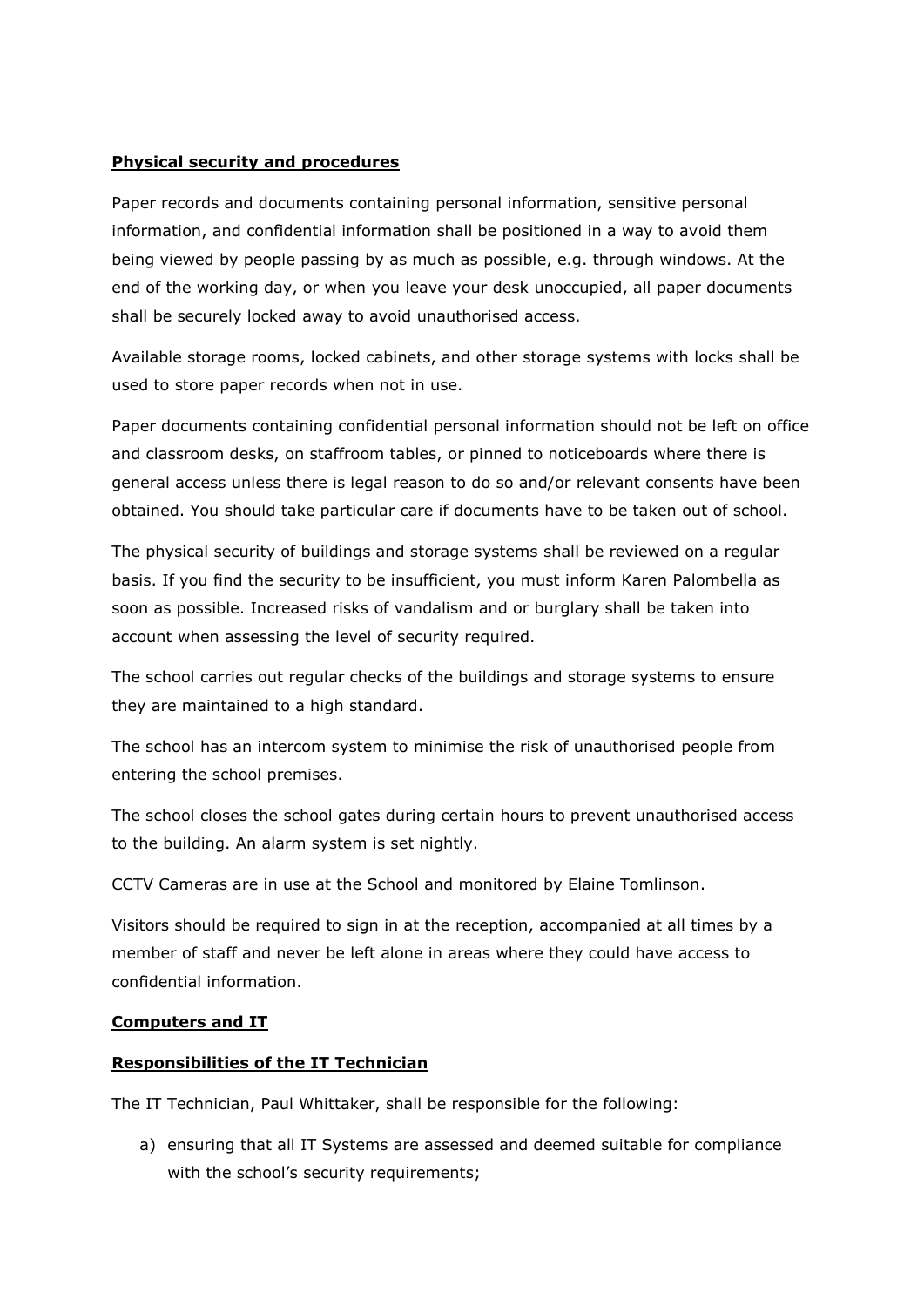- b) ensuring that IT security standards within the school are effectively implemented and regularly reviewed, working in consultation with the school's management, and reporting the outcome of such reviews to the school's management;
- c) ensuring that all members of staff are kept aware of this policy and of all related legislation, regulations, and other relevant rules whether now or in the future in force, including, but not limited to, the GDPR and the Computer Misuse Act 1990.

Furthermore, the IT Technician shall be responsible for the following:

- a) assisting all members of staff in understanding and complying with this policy;
- b) providing all members of staff with appropriate support and training in IT Security matters and use of IT Systems;
- c) ensuring that all members of staff are granted levels of access to IT Systems that are appropriate for each member, taking into account their job role, responsibilities, and any special security requirements;
- d) receiving and handling all reports relating to IT Security matters and taking appropriate action in response [including, in the event that any reports relate to personal data, informing the Data Protection Officer];
- e) taking proactive action, where possible, to establish and implement IT security procedures and raise awareness among members of staff;
- f) monitoring all IT security within the school and taking all necessary action to implement this policy and any changes made to this policy in the future;
- g) ensuring that regular backups are taken of all data stored within the IT Systems at regular intervals and that such backups are stored at a suitable location offsite.

# **Responsibilities – Members of staff**

All members of staff must comply with all relevant parts of this policy at all times when using the IT Systems.

Computers and other electronic devices should be locked when not in use to minimise the accidental loss or disclosure.

You must immediately inform an IT Technician of any and all security concerns relating to the IT Systems which could or has led to a data breach as set out in the Breach Notification Policy.

Any other technical problems (including, but not limited to, hardware failures and software errors) which may occur on the IT Systems shall be reported to the IT Technician immediately.

You are not entitled to install any software of your own without the approval of the IT Technician. Any software belonging to you must be approved by the IT Technician and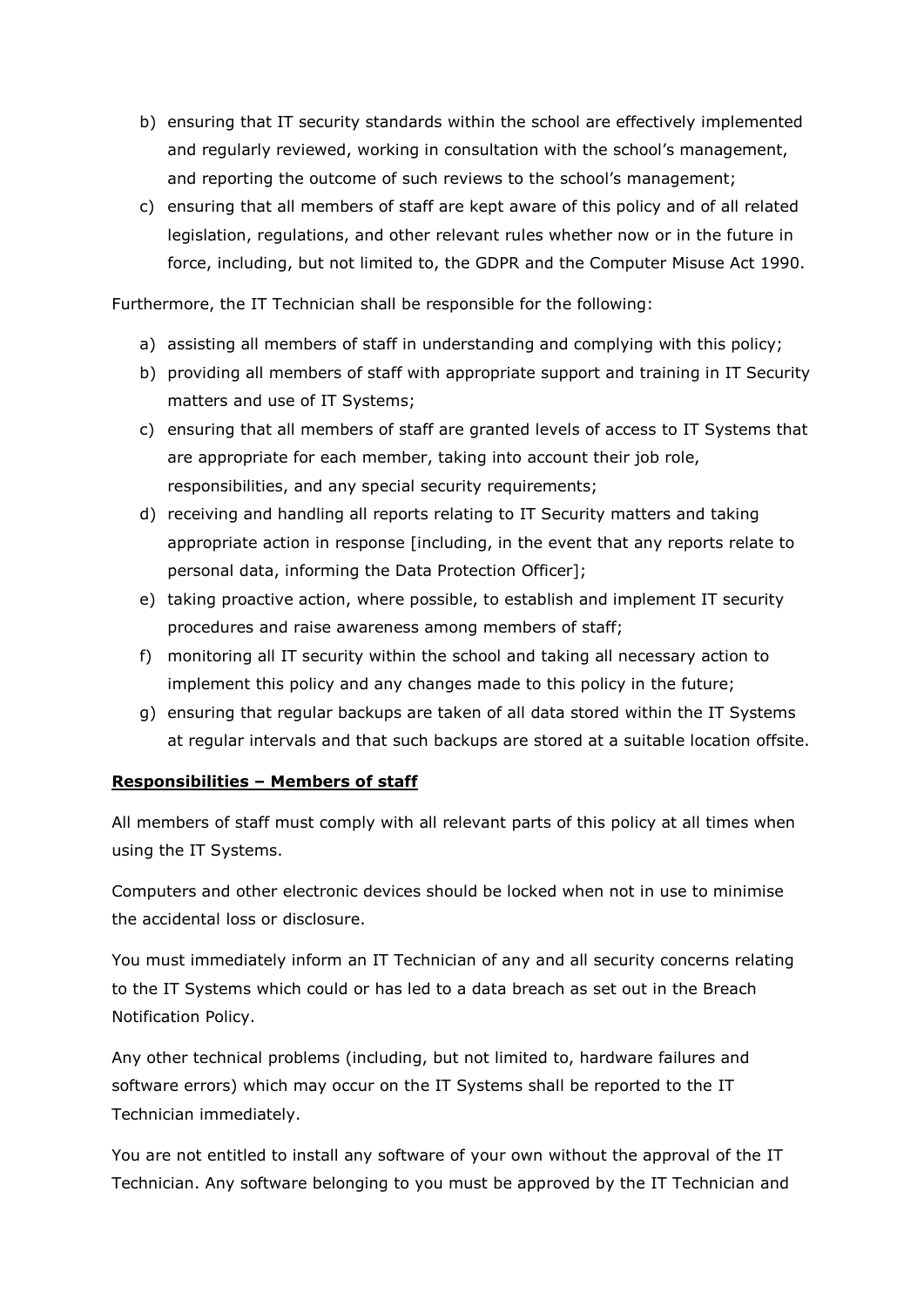may only be installed where that installation poses no security risk to the IT Systems and where the installation would not breach any licence agreements to which that software may be subject.

Prior to installation of any software onto the IT Systems, you must obtain written permission by the Head Teacher. This permission must clearly state which software you may install, and onto which computer(s) or device(s) it may be installed.

Prior to any usage of physical media (e.g. USB memory sticks or disks of any kind) for transferring files, you must make sure to have the physical media is virus-scanned. The IT Technician approval must be obtain prior to transferring of files using cloud storage systems.

If you detect any virus this must be reported immediately to the IT Technician (this rule shall apply even where the anti-virus software automatically fixes the problem).

## **Access security**

All members of staff are responsible for the security of the equipment allocated to or used by them and must not allow it to be used by anyone other than in accordance with this policy.

The school has a secure firewall and anti-virus software in place. These prevent individuals from unauthorised access and to protect the school's network. The school also teaches individuals about e-safety to ensure everyone is aware of how to protect the school's network and themselves.

All IT Systems (in particular mobile devices) shall be protected with a secure password or passcode, or such other form of secure log-in system as approved by the IT Department. Biometric log-in methods can only be used if approved by the IT Technician.

All passwords must, where the software, computer, or device allows:

- a) be at least 6 characters long including both numbers and letters;
- b) be changed on a regular basis [and at least every 180 days];
- c) [cannot be the same as the previous 10 passwords you have used];
- d) not be obvious or easily guessed (e.g. birthdays or other memorable dates, memorable names, events, or places etc.)

Passwords must be kept confidential and must not be made available to anyone else unless authorised by a member of the Senior Leadership Team who will liaise with the IT Technician as appropriate and necessary. Any member of staff who discloses his or her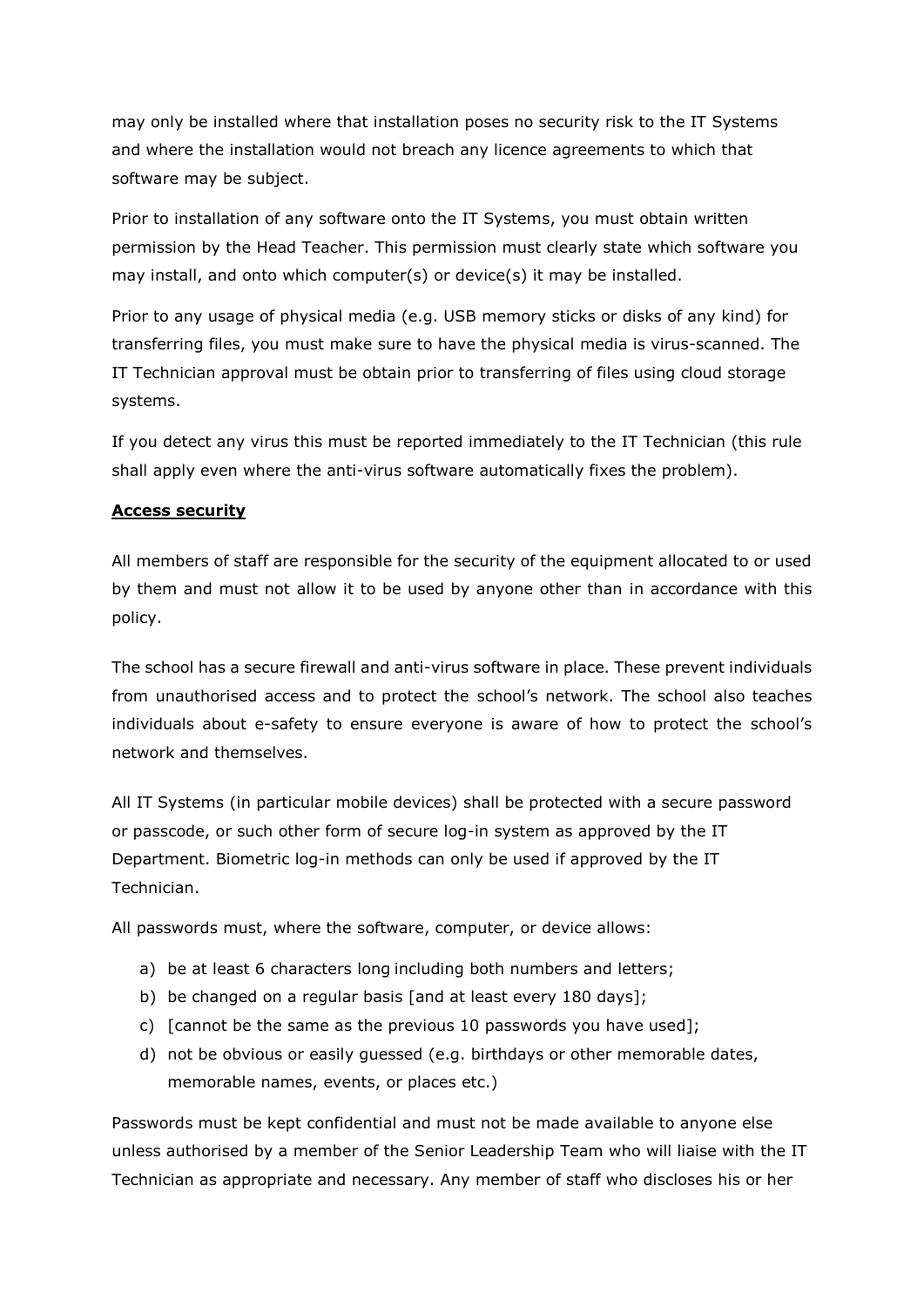password to another employee in the absence of express authorisation will be liable to disciplinary action under the School's Disciplinary Policy and Procedure. Any member of staff who logs on to a computer using another member of staff's password will be liable to disciplinary action up to and including summary dismissal for gross misconduct.

If you forget your password you should notify the IT Technician to have your access to the IT Systems restored. You must set up a new password immediately upon the restoration of access to the IT Systems.

You should not write down passwords if it is possible to remember them. If necessary you may write down passwords provided that you store them securely (e.g. in a locked drawer or in a secure password database). Passwords should never be left on display for others to see.

Computers and other electronical devices with displays and user input devices (e.g. mouse, keyboard, touchscreen etc.) shall be protected with a screen lock that will activate after a period of inactivity. You may not change this this time period or disable the lock.

All mobile devices provided by the school, shall be set to lock, sleep, or similar, after a period of inactivity, requiring a password, passcode, or other form of log-in to unlock, wake or similar. You may not alter this time period.

Staff should be aware that if they fail to log off and leave their terminals unattended they may be held responsible for another user's activities on their terminal in breach of this policy, the School's Data Protection Policy and/or the requirement for confidentiality in respect of certain information.

#### **Data security**

Personal data sent over the school network will be encrypted or otherwise secured.

All members of staff are prohibited from downloading, installing or running software from external sources without obtaining prior authorisation from the IT Technician who will consider bona fide requests for work purposes. Please note that this includes instant messaging programs, screen savers, photos, video clips, games, music files and opening any documents or communications from unknown origins. Where consent is given all files and data should always be virus checked before they are downloaded onto the school's systems.

You may connect your own devices (including, but not limited to, laptops, tablets, and smartphones) to the School's Wi-Fi provided that you follow the IT Technicians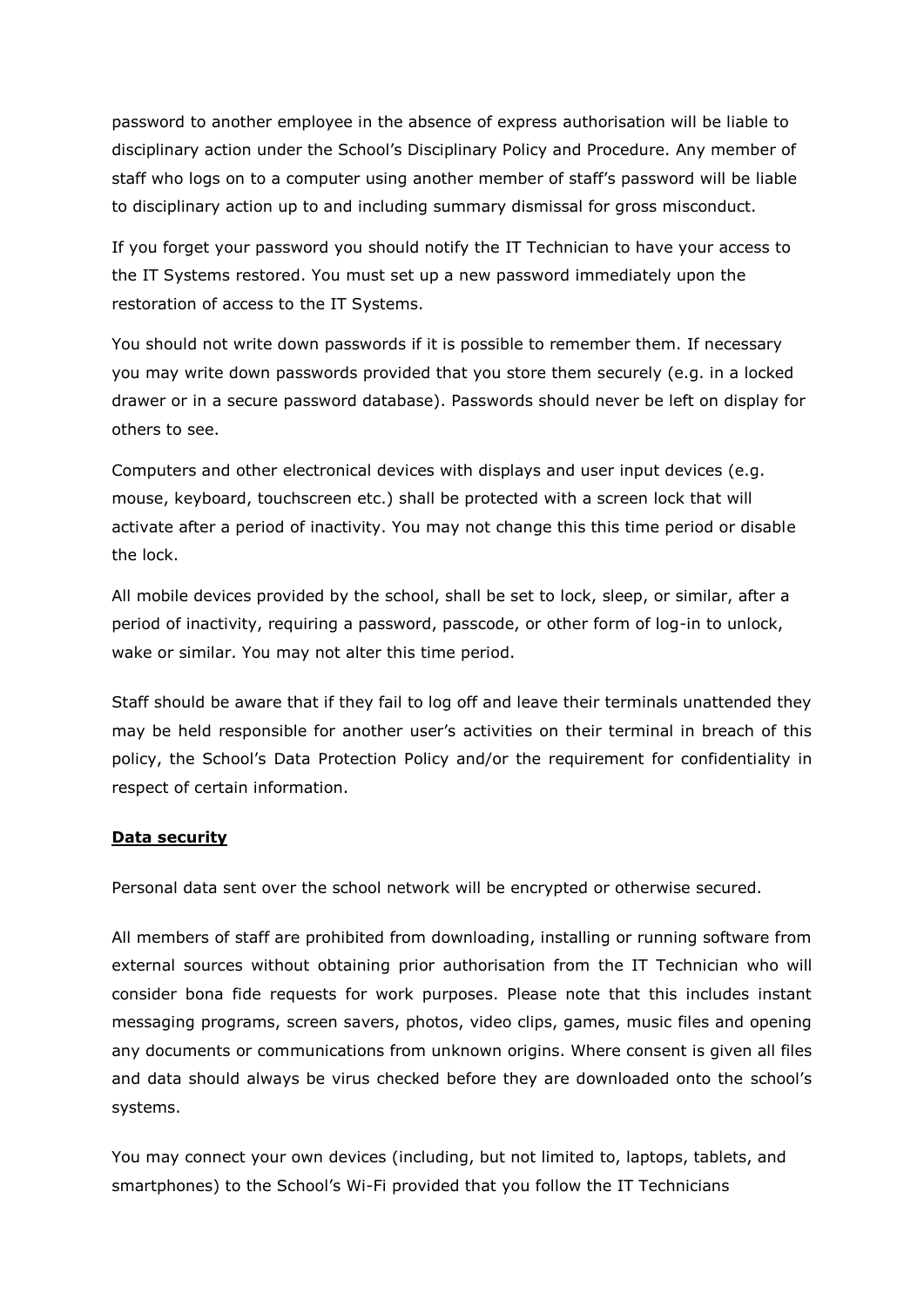requirements and instructions governing this use. All usage of your own device(s) whilst connected to the School's network or any other part of the IT Systems is subject to all relevant School Policies (including, but not limited to, this policy). The IT Technician may at any time request the immediate disconnection of any such devices without notice.

#### **Electronic storage of data**

All portable data, and in particular personal data, should be stored on encrypted drives using methods recommended by an IT Technician.

All data stored electronically on physical media, and in particular personal data, should be stored securely in a locked box, drawer, cabinet, or similar.

You should not store any personal data on any mobile device, whether such device belongs to the school or otherwise without prior written approval of the Headteacher. You should delete data copied onto any of these devices as soon as possible and make sure it is stored on the school's computer network in order for it to be backed up.

All electronic data must be securely backed up by the end of the each working day and is done by Hi-Impact and the Local Authority.

## **Home working**

You should not take confidential or other information home without prior permission of the Headteacher, and only do so where satisfied appropriate technical and practical measures are in place within your home to maintain the continued security and confidentiality of that information.

When you have been given permission to take confidential or other information home, you must ensure that:

- a) the information is kept in a secure and locked environment where it cannot be accessed by family members or visitors; and
- b) all confidential material that requires disposal is shredded or, in the case of electronical material, securely destroyed, as soon as any need for its retention has passed.

# **Communications, transfer, internet and email use**

When using the school's IT Systems you are subject to and must comply with the School's Electronic Information and Communication Systems Policy.

The school works to ensure the systems do protect pupils and staff and are reviewed and improved regularly.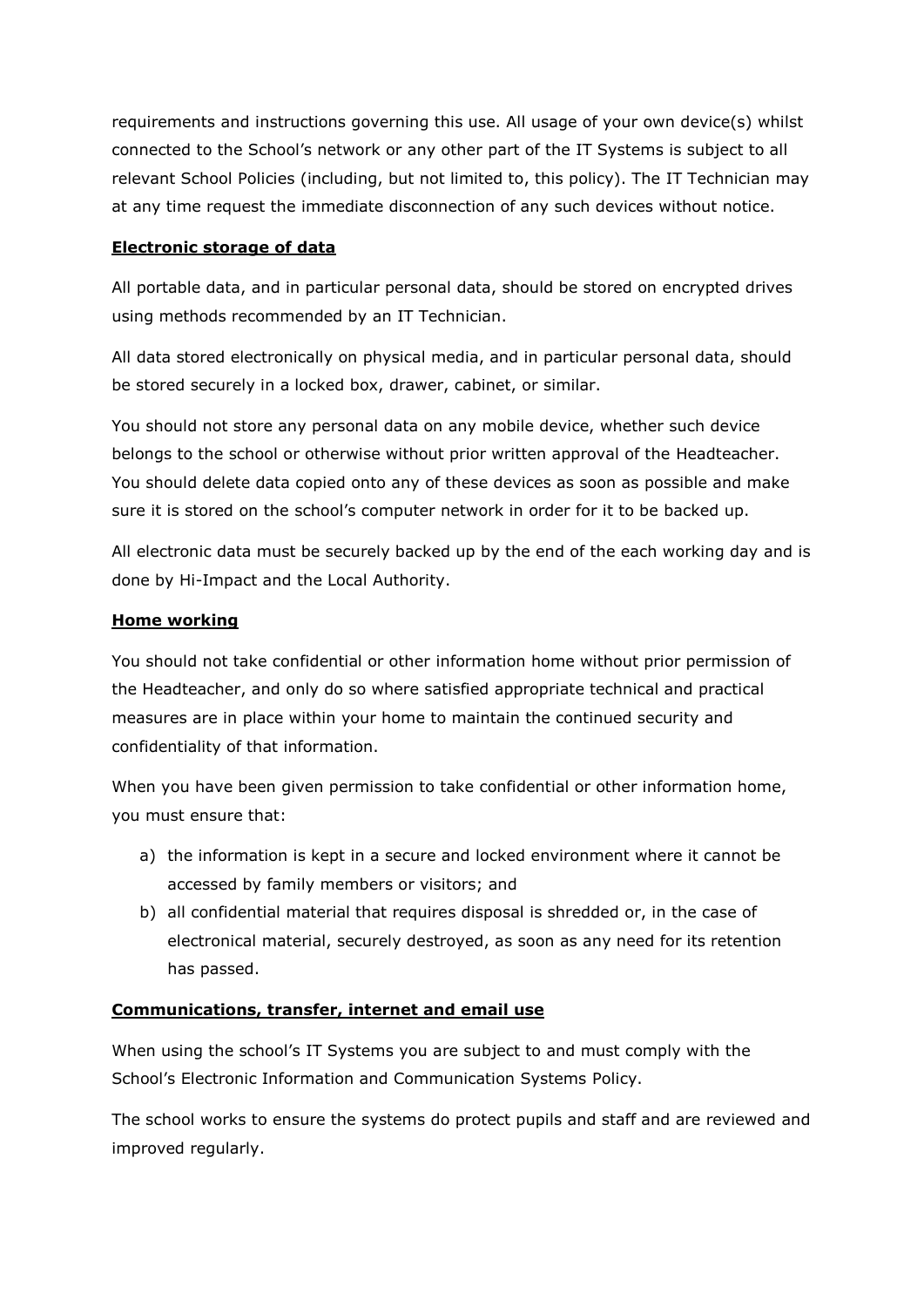If staff or pupils discover unsuitable sites or any material which would be unsuitable, this should be reported to an IT Technician/Head Teacher/Deputy Head.

Regular checks are made to ensure that filtering methods are appropriate, effective and reasonable and that users access only appropriate material as far as possible. This is not always possible to guarantee and the school cannot accept liability for the material accessed or its consequence.

All personal information, and in particular sensitive personal information and confidential information should be encrypted before being sent by email, or sent by tracked DX (document exchange) or recorded delivery. You may not send such information by fax unless you can be sure that it will not be inappropriately intercepted at the recipient fax machine.

Postal, DX, fax and email addresses and numbers should be checked and verified before you send information to them. In particular you should take extra care with email addresses where auto-complete features may have inserted incorrect addresses.

You should be careful about maintaining confidentiality when speaking in public places.

You should make sure to mark confidential information 'confidential' and circulate this information only to those who need to know the information in the course of their work for the School.

Personal or confidential information should not be removed from the school without prior permission from the Head Teacher except where the removal is temporary and necessary. When such permission is given you must take all reasonable steps to ensure that the integrity of the information and the confidentiality are maintained. You must ensure that the information is:

- a) not transported in see-through or other un-secured bags or cases;
- b) not read in public places (e.g. waiting rooms, cafes, trains, etc.); and
- c) not left unattended or in any place where it is at risk (e.g. in car boots, cafes, etc.)

#### **Reporting security breaches**

All concerns, questions, suspected breaches, or known breaches shall be referred immediately to the IT Technician. All members of staff have an obligation to report actual or potential data protection compliance failures.

When receiving a question or notification of a breach, the IT Technician shall immediately assess the issue, including but not limited to, the level of risk associated with the issue, and shall take all steps necessary to respond to the issue.